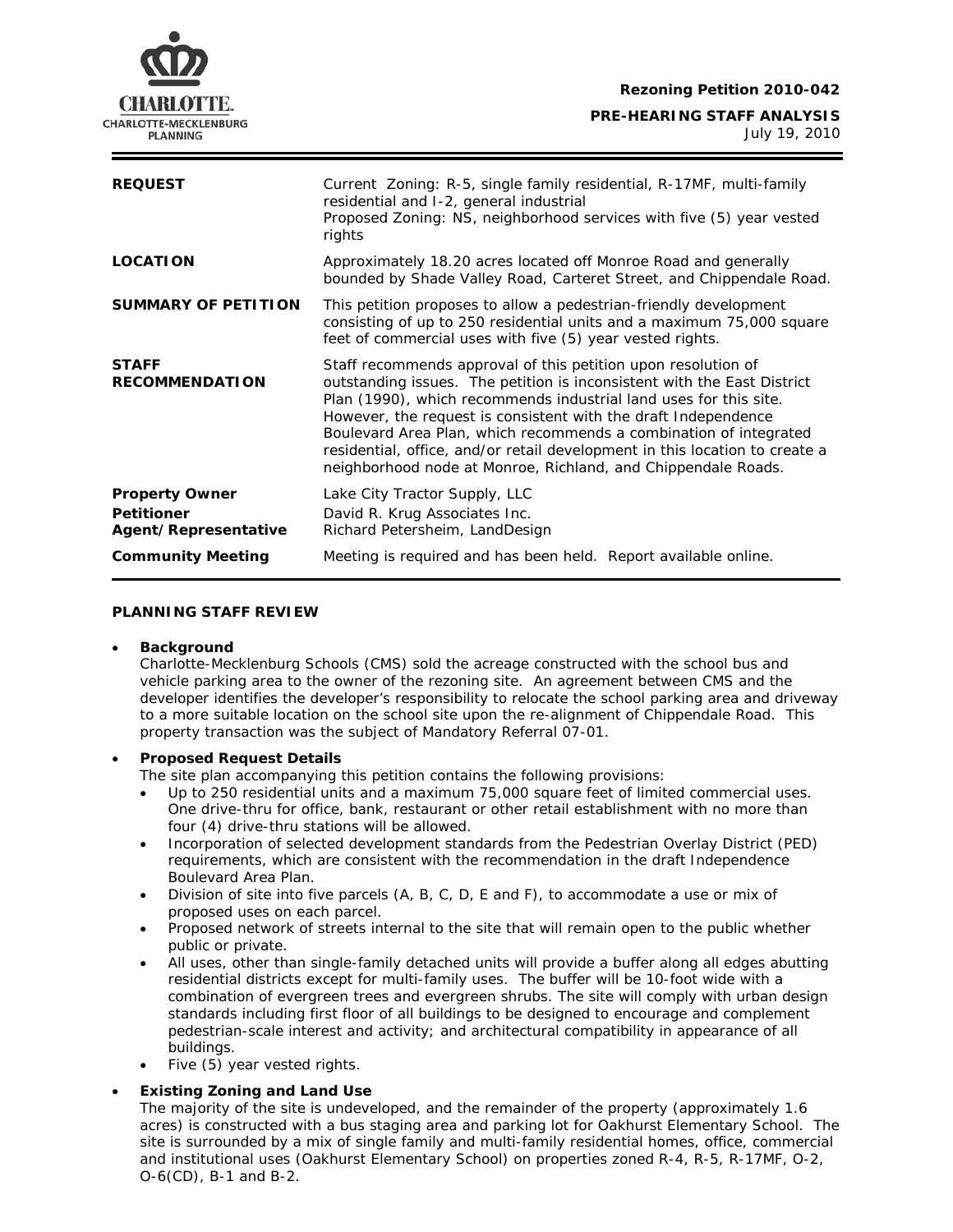### • **Rezoning History in Area**

Petition 2009-018, rezoned approximately 0.89 acres located on the north side of Monroe Road between McAlway Road and Commonwealth Avenue from B-1 to B-2.

- **Public Plans and Policies**
	- The *East District Plan* (1990) recommends industrial uses for this site.
	- The draft *Independence Boulevard Area Plan* indicates that the site is located within a General Corridor Area of the Southeast Growth Corridor. The plan recommends vertically integrated residential, office, and/or retail development in this location to create a neighborhood node at Monroe, Richland and Chippendale Roads. Two or any combination of these uses is appropriate. However, the plan indicates that if vertical integration of uses is not feasible, the area should develop with horizontally integrated mix of office, retail and/or residential up to 22 dwelling unit per acre.
	- This petition is inconsistent with the *East District Plan*, but consistent with the draft *Independence Boulevard Area Plan*.

**PUBLIC INFRASTRUCTURE** (see full department reports online)

- **Vehicle Trip Generation:**  Current Zoning: 1000 trips per day. Proposed Zoning: 7500 trips per day.
- **CDOT:** CDOT requested that the developer submit a Traffic Transportation Technical Memorandum (TTM) in order to evaluate the effect that site generated traffic will have on the thoroughfare system. As NCDOT may have requirements that differ from CDOT, the petitioner is encouraged to coordinate with NCDOT. CDOT has provided comments on the following issues (see memorandum online for more information):
	- Monroe Road transportation improvements (including left turn lanes and signalization), the petitioner's financial responsibilities, and coordinating these improvements with issuance of the first certificate of occupancy (CO).
	- Coordination with Charlotte Mecklenburg School on additional right-of-way improvements. In addition, CDOT has requested:
	- Additional technical data included in the TTM with respect to the need for the dedicated left turn lane on Monroe Road at the intersection of Shade Valley Road.
	- A scaled concept plan of the proposed Monroe Road transportation and traffic signal improvements to be included with the revised TTM, with a need for impacts to off-site properties and/or easements to be determined as part of the study.
	- Additional information on the phasing of sidewalks which must be approved by CDOT and illustrated on the site plan.
- **Charlotte Fire Department:** No issues.
- **CATS:** No comments received.
- **Connectivity:** The proposed internal street system will consist of both public and private streets, with private streets remaining open and accessible to the public.
- **Neighborhood & Business Services**: City Council approval of a housing locational policy waiver is required if assisted housing is provided.
- **Schools:** The development allowed under existing zoning would generate an "undetermined" number of students, while the development allowed under the proposed zoning will produce 135 students. Therefore, the net change in the number of students generated from existing zoning to proposed zoning is not determined.
- **Park and Recreation:** No issues.
- **Urban Forestry:** No issues.

**ENVIRONMENTALLY SENSITIVE SITE DESIGN** (see full department reports online)

- **Storm Water:** No issues.
- **LUESA:** No issues.